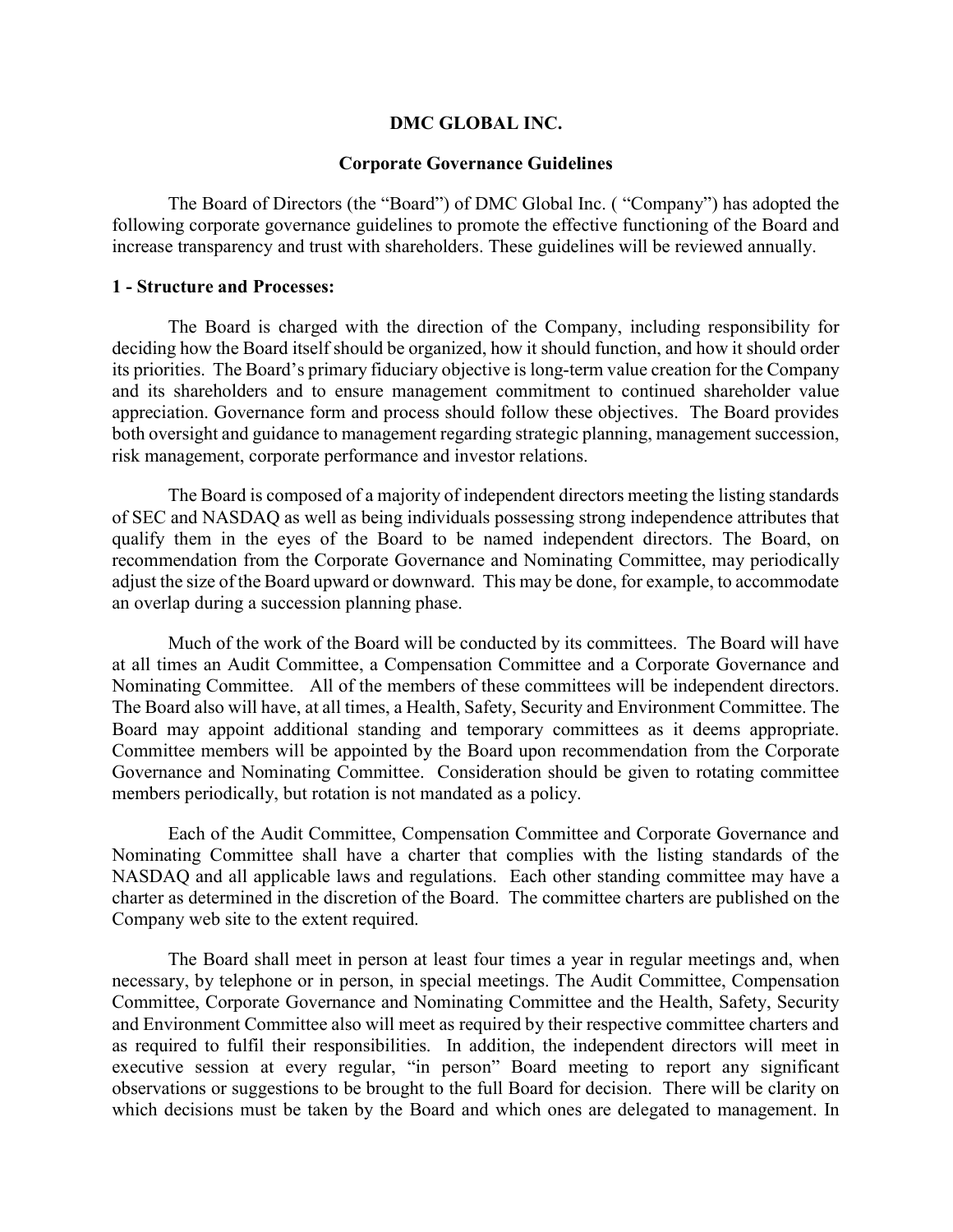accord with the Code of Ethics published by the Company, confidentiality is a key value of Board work and processes.

Audit Committee: The Audit Committee is responsible for overseeing the integrity of the financial reporting process, overseeing the Company's compliance with the Code of Ethics as it relates to financial and accounting matters and compliance with legal and regulatory matters, overseeing third party auditors and understanding the Company's internal control structure and such other responsibilities as set forth in its charter, as it may be amended from time to time.

Compensation Committee: The purpose of the Compensation Committee is to carry out the responsibilities delegated by the Board relating to the determination of executive compensation and incentives, and corresponding performance reviews, and such other responsibilities as set forth in its charter, as it may be amended from time to time.

Corporate Governance and Nominating Committee: The purpose of the Corporate Governance and Nominating Committee is to be the "integrity guardian" of the Board as the Committee oversees the Company's compliance with the Code of Ethics, oversees and evaluates the Company's corporate governance practices, including documents and policies in the Company's corporate governance framework, reviews the quality of potential director and senior Company management candidates and the overall efficiency and performance of the Board and such other responsibilities as set forth in its charter, as it may be amended from time to time.

Health, Safety, Security and Environment Committee: The purpose of the Health, Safety, Security and Environment Committee is to strive to ensure that the highest practicable standards of health, safety, security and environmental protection are being selected and rigorously implemented, to review the Company's performance in meeting the objectives established by management and to facilitate the Board's oversight of these critical cultural and operational issues and such other responsibilities as set forth in its charter, as it may be amended from time to time.

# 2– Strategy, Planning and Culture:

The Board is accountable for the overall corporate strategy and direction of the Company. The Board will conduct a detailed annual portfolio and business strategy review including, as appropriate, scenarios, objectives, business plans, budget review, key success factors, mergers, acquisitions, divestments and capital and other critical resource allocation. Performance against the plan will be reviewed at every regular Board meeting. Premises, scenarios and related risks will be analyzed and updated regularly. The strategy will include a shared long-term vision and a resource allocation plan. It will be communicated by management to create alignment and understanding at all levels of the organization and to key external stakeholders.

The Company culture embraces the shared values of integrity, transparency, ingenuity and promoting entrepreneurship throughout the Company while prioritizing performance excellence in health, safety, security and environment and adhering to disciplined cash flow management and return on invested capital policies. Adherence to the multifaceted regulatory world is a commitment as described in the DMC Code of Ethics. The Board will support this culture through its interaction with executives, management and employees and through the work of the Board and committees.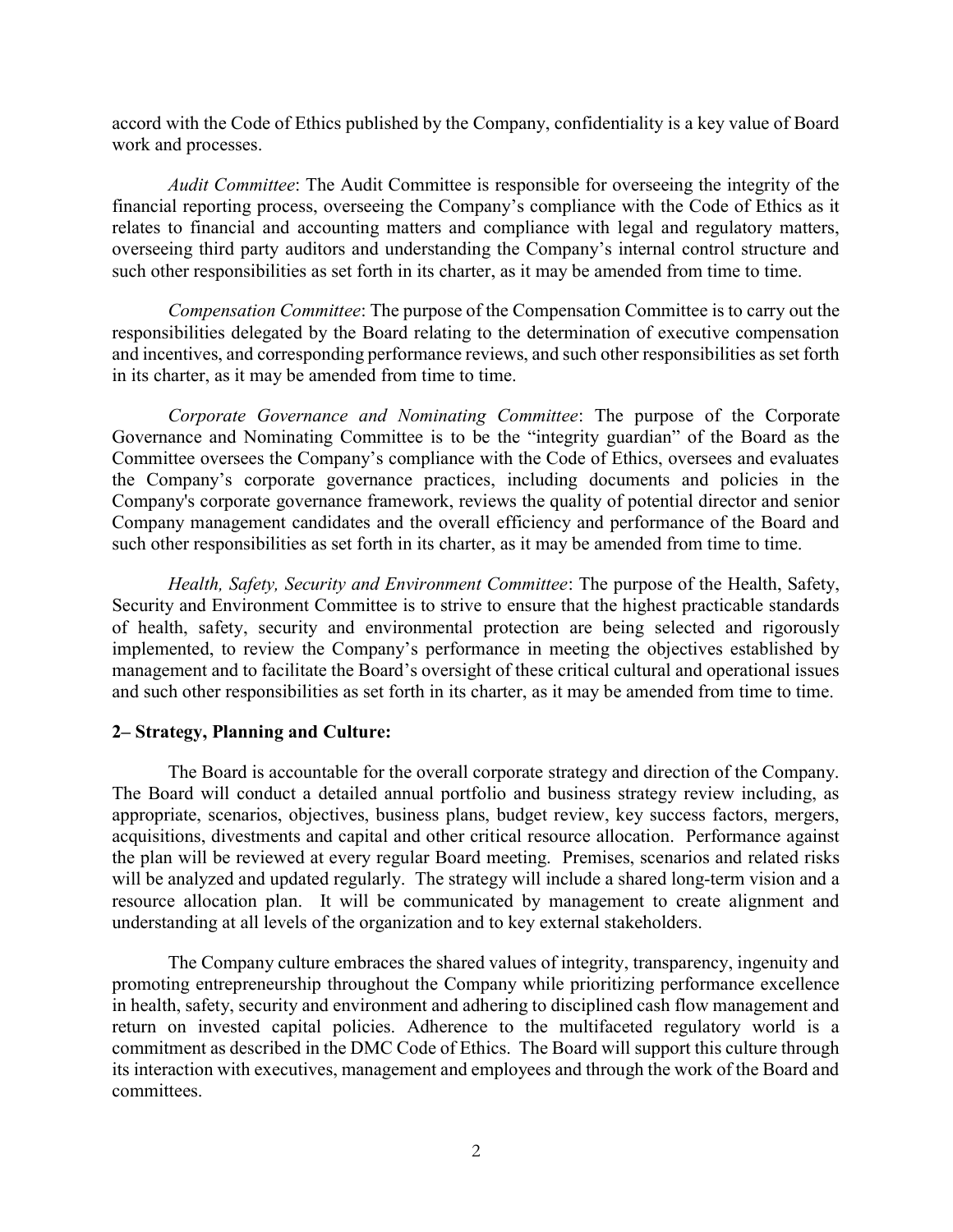## 3 – Nomination and Succession:

It is a primary mission of the Board to plan for the succession of the CEO and key officers. The CEO will participate with the Board in the development of that plan, and the Board will play a leading role in providing criteria and candidates for these positions.

The Corporate Governance and Nominating Committee will recommend director candidates to the Board for nomination and appointment in consultation with the Chairman and the CEO. A director shall serve no longer than the end of the term in which the earlier of the following occurs: (a) his or her  $15<sup>th</sup>$  year of service as a non-employee director or (b) the director's 75th birthday.

 In selecting director candidates and taking into consideration DMC's strategy, the Corporate Governance and Nominating Committee will be sensitive to the mix of skills, experience, openness and diversity making up the Board. Directors are expected to have broad experience, integrity, intelligence in business judgment and courage and independence in expressing their views. The Corporate Governance and Nominating Committee will recommend Chairman succession candidates to the full Board well in advance, to ensure a rigorous turnover between the outgoing and incoming Chairman.

At any shareholder meeting at which directors are subject to an uncontested election, any nominee for director who receives a greater number of votes "withheld" from his or her election than votes "for" such election shall submit to the Board a letter of resignation for consideration by the Corporate Governance and Nominating Committee. The Corporate Governance and Nominating Committee shall recommend to the Board the action to be taken with respect to such offer of resignation. In the event that all members of the Corporate Governance and Nominating Committee are among the nominees for director who are offering to resign, the Board shall appoint a special committee of one or more other independent directors to act on behalf of the Corporate Governance and Nominating Committee with respect to this policy. The Board shall act promptly with respect to each such letter of resignation and shall promptly notify the director concerned of its decision.

## 4 – Risk Management and Internal Controls:

A formal program of risk identification and quantification is established, prepared by management and discussed at the Board and in the various Committees. An on-going risk profile includes a "risk ownership and accountability" matrix that helps the development of risk mitigation plans. Risk mitigation action items are reviewed at least annually by the Board. Risk management outcomes will have ramifications for CEO and officer compensation.

Internal controls and financial reporting requirements from the regulatory viewpoint are under the scrutiny of the Audit Committee. This compliance effort is aided by specialized entities, such as auditors and internal audit teams. Operational performance controls rest with management, supported by oversight from the Audit Committee. DMC is a small cap enterprise with a truly global footprint, and as such, risks of operating in distant geographies may be increased as growth opportunities are enhanced. Risk is managed day-to-day within the Company as part of a risk